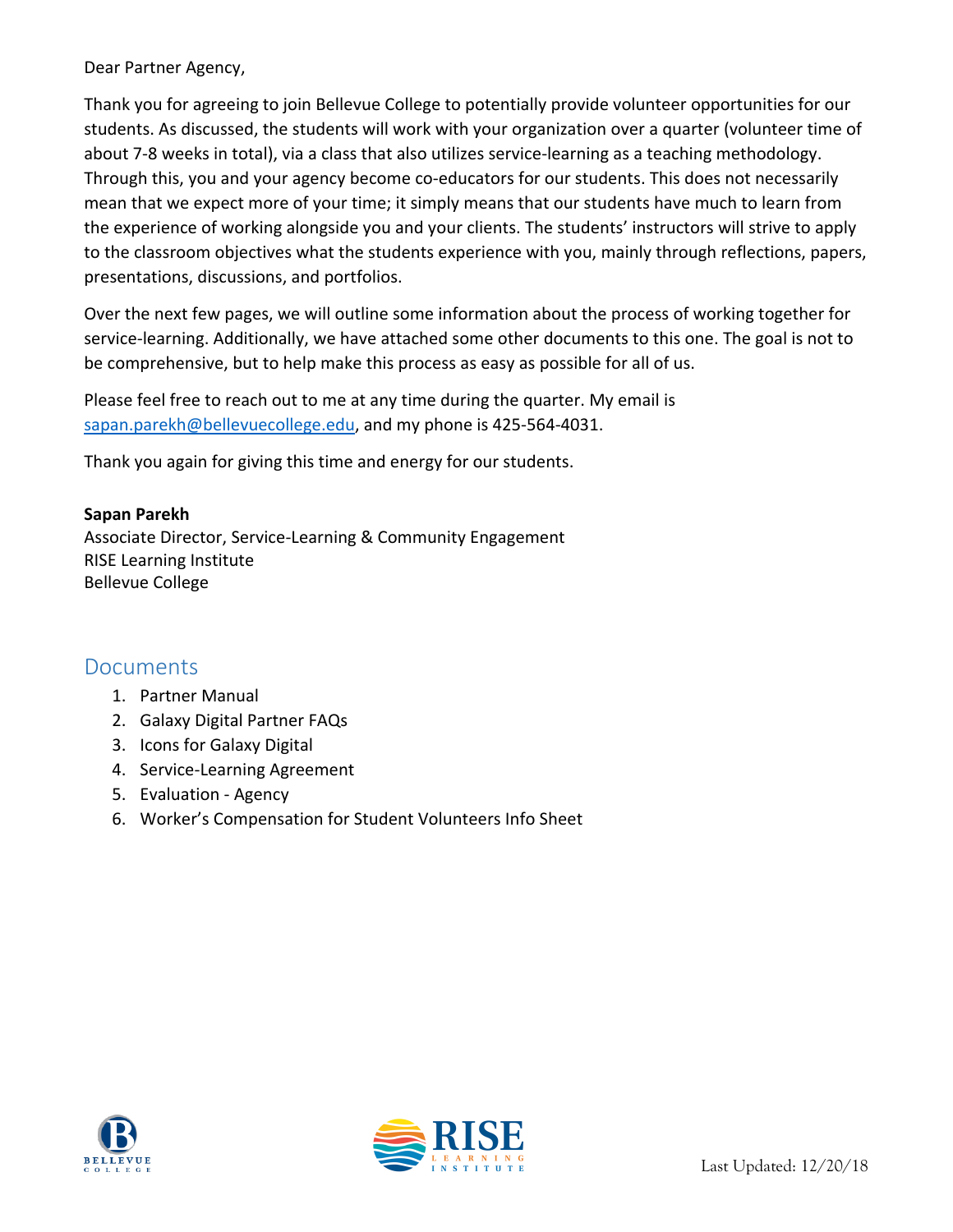# Who are Bellevue College students?

They are a mix! Bellevue College (BC) serves over 35K people a year, making us the third largest educational institution in the state. The average age of the full-time equivalent (FTE) BC student is 27.5, older than those found in many other academic institutions. In fact, we can say that our students come in three age categories:

- 15-17: Bellevue College has a robust Running Start program, meaning that many of your service-learning students may be in high school.
- 18-22: Many of BC's students are of traditional age; most choose to transfer to other institutions after completing their second full year.
- 23+: Most of our students, though, are older. They have families, full-time jobs, and a great deal of life experience. These students look to education to give them a career, or to change (or start) their paths.

Bellevue College students come from all over. While most are from East King County, some come from as far away as North Bend and Skykomish. Many live in Seattle or as far south as Kent. We also have a large international student population.

Almost half the student population is part-time, while more than half have at least one job. Over onefifth of the students have dependents. The majority of our students are people of color, a sizeable percentage of the total is homeless, and for many students, they are the first in their families to go to college.

Bellevue College aims to provide robust educational opportunities to the entire community, and due to our open enrollment, we do not turn anyone away. This gives you the chance to get students from all walks of life, with a variety of experiences, as volunteers during their service-learning courses.

## What is the student perspective about service-learning?

Obviously, this is a challenging question to answer, as each student comes at service from a different lens. We have some students who have been volunteering for years with other organizations and may fully support the idea of doing service through their classroom. We have others who will have no idea what to expect, and thus might feel nervous at the idea of interacting with communities very different from their own. This will particularly be true with international students.

And there are definitely those who fight the idea of being asked to do such work as part of their coursework. They may even question why they've paid money for a class that's asking them to volunteer. They may be parents with full schedules and multiple jobs. Or perhaps they don't own a car and worry about the time (and money) involved in getting to your site. Or, commonly, they are simply more comfortable with the traditional model of learning through lectures, papers, and exams.

In essence, we expect a mix of students. Here are some tips to help you engage them, no matter what perspective they bring in:

 **Include them in the process.** This is particularly hard if your organization has many volunteers from many institutions. And yet, if there is a way to personalize your interaction with them,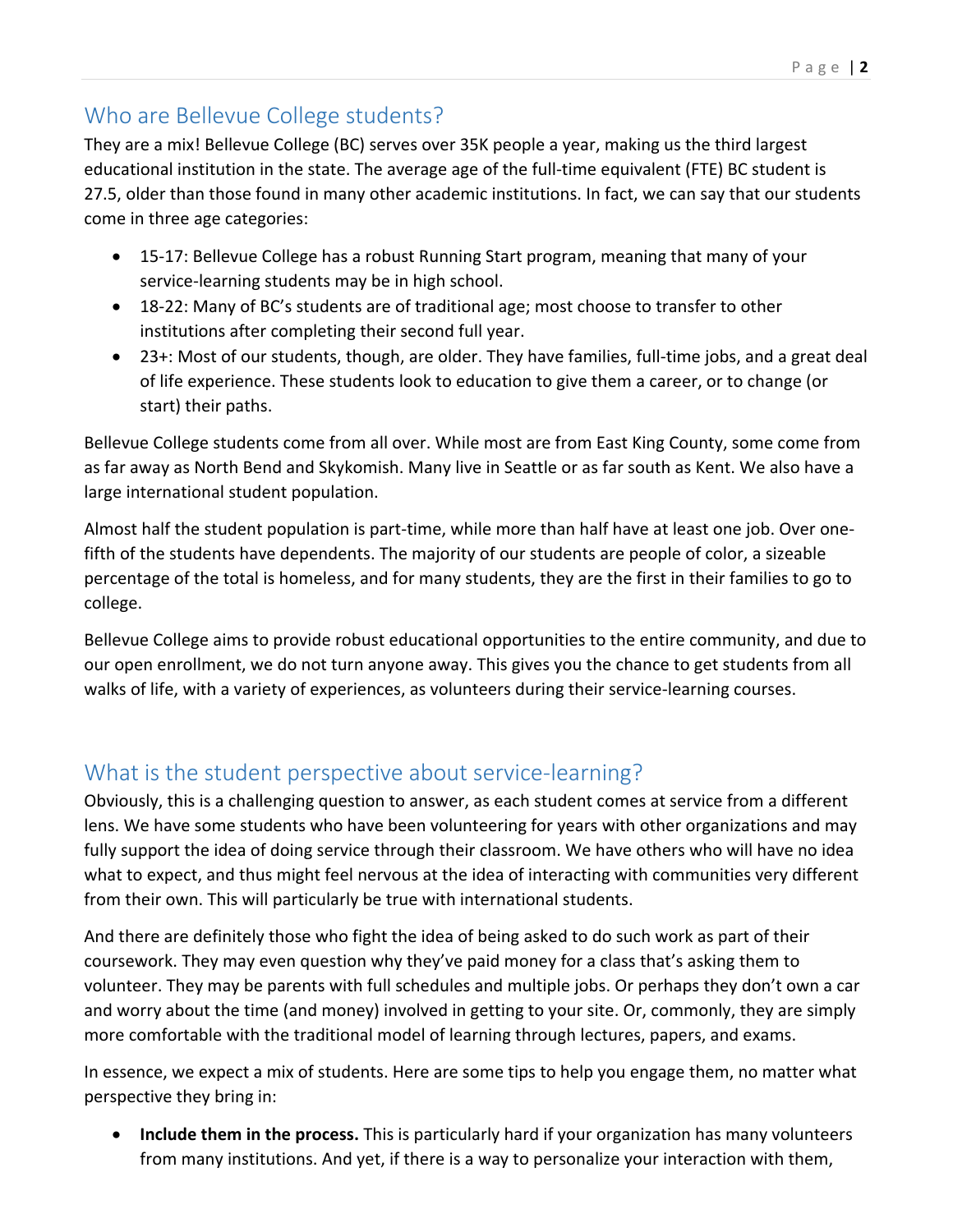they will be more likely to feel that their time is being better spent. This may be even more true for adult learners, who bring vast and varied experiences with them.

- **Be patient.** Again, this can be challenging when you have lots of volunteers to oversee. For our international students, particularly, this patience can go a long way. They will likely be unfamiliar with the idea of service-learning, mainly interact with people from their own country while here in the USA, and struggle with more complex English skills. Patience can make a difference, and you will hopefully be rewarded with new and interesting perspectives to your work.
- **Dispel myths.** Some students may have very specific beliefs about people who are different from them. While it isn't your job to fully educate students on how these beliefs may be incorrect, we hope that you'll see this as an opportunity to challenge someone's perspective. This can come through the types of projects the students work on, and the types of interactions they have. Additionally, some students may be too nervous to step into drastically new situations; patience, as discussed, and well-formed connections can help.
- **Communicate.** We mention this a lot, but it's important. We tell this to the students, too. It is not only about being responsive, but also about being open to sharing and receiving feedback with and from the student. We want to make sure that the students do quality volunteer work that meets your agency's needs. At the same time, if the student has a meaningful experience, and in particular feels heard, it will help to grow our service-learning program. If you are having a challenging situation with a student, do not hesitate to reach out to us or to the instructor. And if the student is doing amazing work, we'd love to hear that as well.
- **Be safe.** While we know that you would not put any volunteers in harm's way or in unsavory situations, the moment a student believes that you're doing this, the relationship and experience are ruined. Therefore, make sure to communicate with the student what you're doing and why, and please ensure a level of safety and accompaniment for the volunteers, to the best of your ability.
- **Remember that this is an educational opportunity.** This doesn't mean that you focus solely on educating the student through training and shadowing opportunities. In fact, we're very clear that the partnership must be of mutual benefit and involve reciprocity. Still, keeping in mind that this experience is meant to be educational means that the service role a) should relate to the class and b) be meaningful for the student. For example, strictly clerical work may not be seen as meeting these two criteria, unless you and the student can make a solid case for it.

Each student brings his or her own past background, present expectations, and future aspirations to the service-learning opportunity. We are confident that you will be able to work with them to help them get the most out of the experience. And no matter what, we are here to help support you if needed.

## What will be the process for setting up students?

At Bellevue College, we give students full latitude to find and secure their own service opportunities. We do not hold their hands or make arrangements for them. Instead, the students use the Galaxy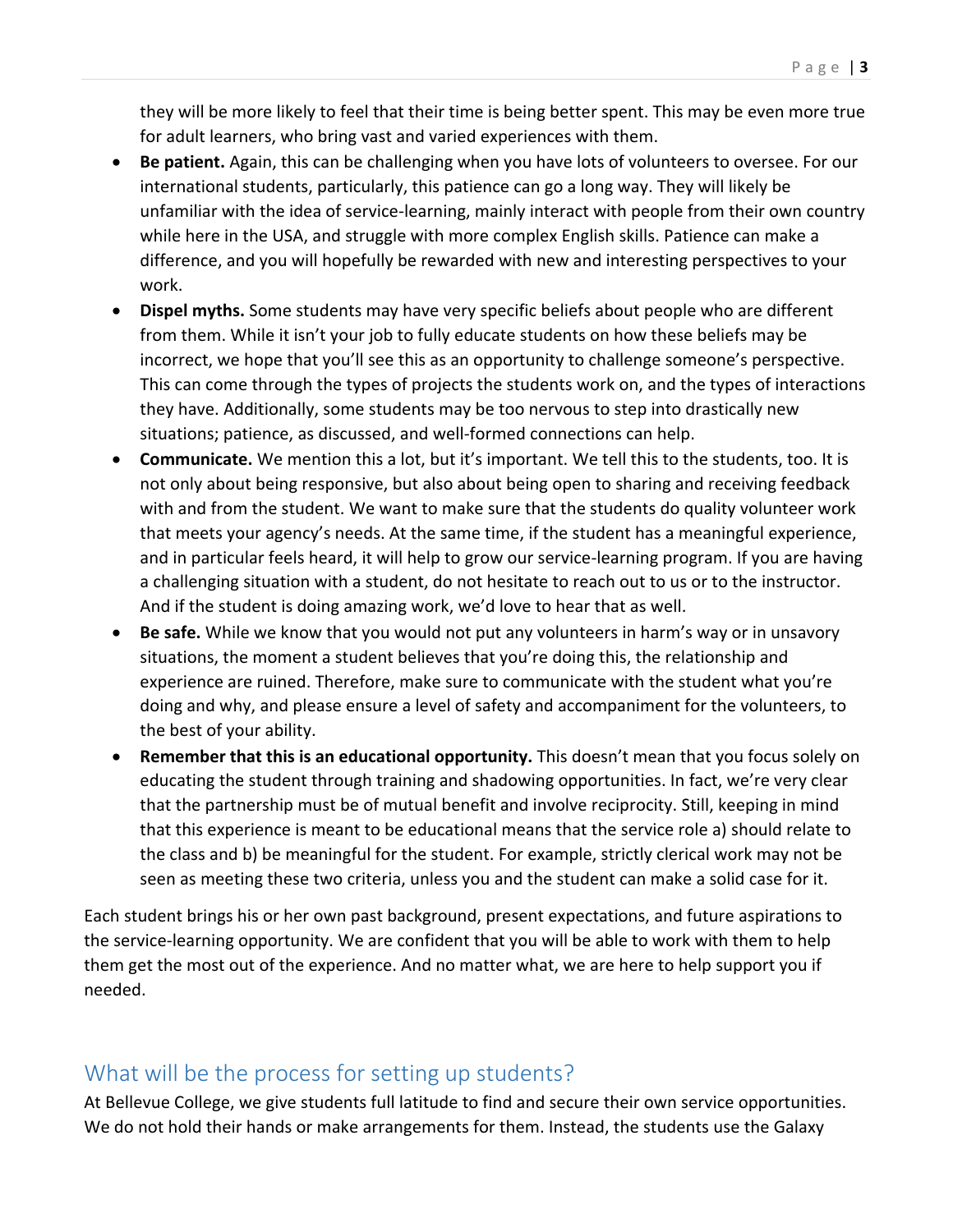Digital portal to explore agencies and their posted opportunities, visit their websites, and reach out to them to start a conversation.

If you have not yet logged into the portal, checked the information on your agency's profile, or uploaded a logo, please do so immediately. Look at the attached Galaxy Digital Partner Guide for details on using the portal, and contact us with any questions.

We inform students that they need to move quickly, and that they must be responsive to communications from you and/or your agency. In fact, they must treat this application experience like that of an interview, with two key points.

- There is competition for each volunteer opportunity. Organizations have limited capacity, and other students are seeking the same openings not only from elsewhere in their class, but from other institutions as well.
- Agencies have a right to determine that a student may not be a good fit for that role or for that organization. Similarly, students have the same right.

Here are a few notes to consider about the process:

- Even if you have your own volunteer application process online, all students have been instructed to send you an introduction though the portal. The introduction will include some of the following:
	- o Why they are interested in your agency and that role/opportunity
	- $\circ$  Which service-learning class they are in, and how the agency/opportunity fits with it
	- o Goals for the experience
	- o Convenient locations and scheduling
	- o Proficiency in other languages
	- o Questions about age, duration, or identity-based preferences your organization may have
- Once you have heard from the student, please be responsive. Students are under a time crunch, and thus they have been told that if they do not hear back within 72 hours of sending you an initial email or submitting an online application, they must move on to another organization. Do not use the portal to communicate with the students; just stick with email.
- Follow your own process for bringing on volunteers. If you require a phone call or an in-person meeting, please make the arrangements with the students directly. If you require that the student attend an orientation or training program, please inform them in your first response so they are aware of your own timeline. Students also know that they may have to fill out paperwork and potentially go through a background check (see below).
- The student will carry a Service-Learning Agreement (SLA). On it will be the learning outcomes for the class. Please review those before finalizing the student's volunteer work; doing this should hopefully prevent the instructor from questioning the relevance of the service experience to the course itself.
- Once both sides sign the SLA, then the student can start.
- Note: If you had indicated that your agency prefers volunteers to be of a certain identity (e.g. gender, race, ethnicity), this cannot be a strict requirement for hiring volunteers. Doing this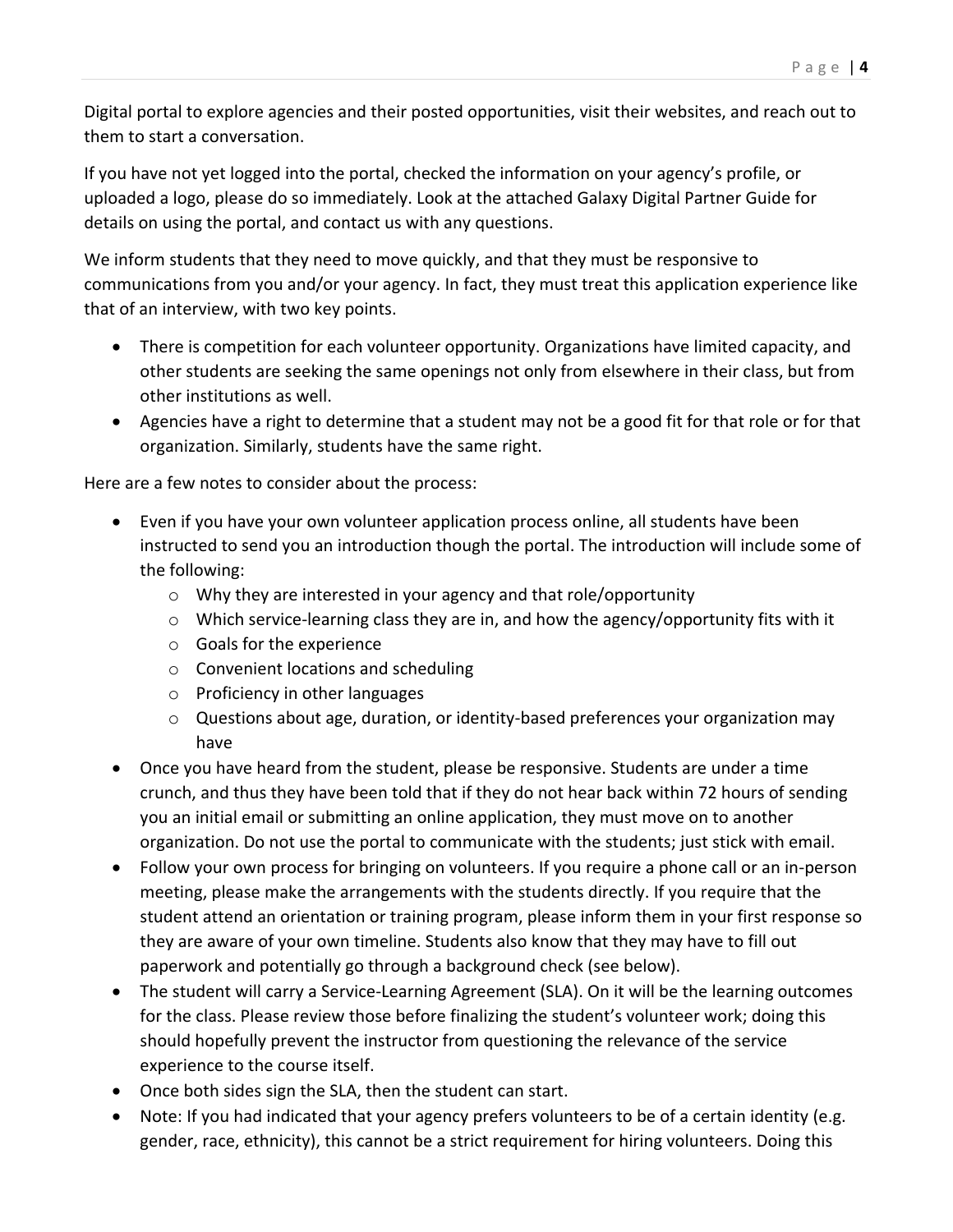would potentially go against Bellevue College's anti-discrimination policy, which you will sign when completing the SLA. So, for example, if you prefer female volunteers because of your clientele, you still need to offer opportunities to men, perhaps away from client-facing roles.

#### What is the process for the Service-Learning Agreement?

In order for the service opportunity to be accepted as part of the class, the SLA will need to be signed both by you and by the student. The instructor will then check it to ensure that the volunteering experience will help the student meet the learning outcomes in the class. The process should be fairly simple. We have provided you here with the current version of the SLA for your reference. However, you will need to wait for the student to present it to you. Here's the general process:

- 1. Both the instructor and the student will fill out the information on the first page. However, the student will not sign it.
- 2. If you have a chance to meet the student in order to finalize the details of the volunteer opportunity, then the student will present the SLA to you. Complete the second page together. Once you and the student agree on the opportunity, both sides should read their respective responsibilities and sign the document. The student will then return it to the instructor for review. Original signatures are preferred.
- 3. If you and the student are not able to meet to finalize this, then the student will complete the first page electronically and send the document before signing it. You will then complete the second page and send it back to the student before signing it. Once the student has agreed to the details of the volunteer opportunity, read and sign page 2, and send the student a clear scan of it. The student will add it to a scanned copy of page 1 and forward them to the instructor.
- 4. The instructor will indicate at the top of page 1 the deadline for submission of the SLA. Please strive to adhere to it.

This process should take fewer than 10 minutes to complete. We recognize that you may have your own procedures with other institutions, and we appreciate you taking the time to do this for us.

A quick note: If an instructor feels that the agreed-upon service-learning opportunity does not connect with the course, he or she may reach out to you directly to make some changes.

Another quick note: You may notice that you need to check off a box regarding coverage of medical expenses if an incident were to happen while the student is volunteering. If you have questions about the Workers' Compensation option, please review the attached document.

One last note: The Family Education Rights and Privacy Act of 1974 (FERPA) protects student education records, and thus does not allow us to give out student personal information to third parties. As this service experience is part of a class, anything with personal details falls in the same category. Therefore, while you are allowed to share, say, evaluations with the instructor, it would be a violation of FERPA to do the same with an outside party or a random employee. If you have questions about what you can and cannot do as per FERPA, let us know.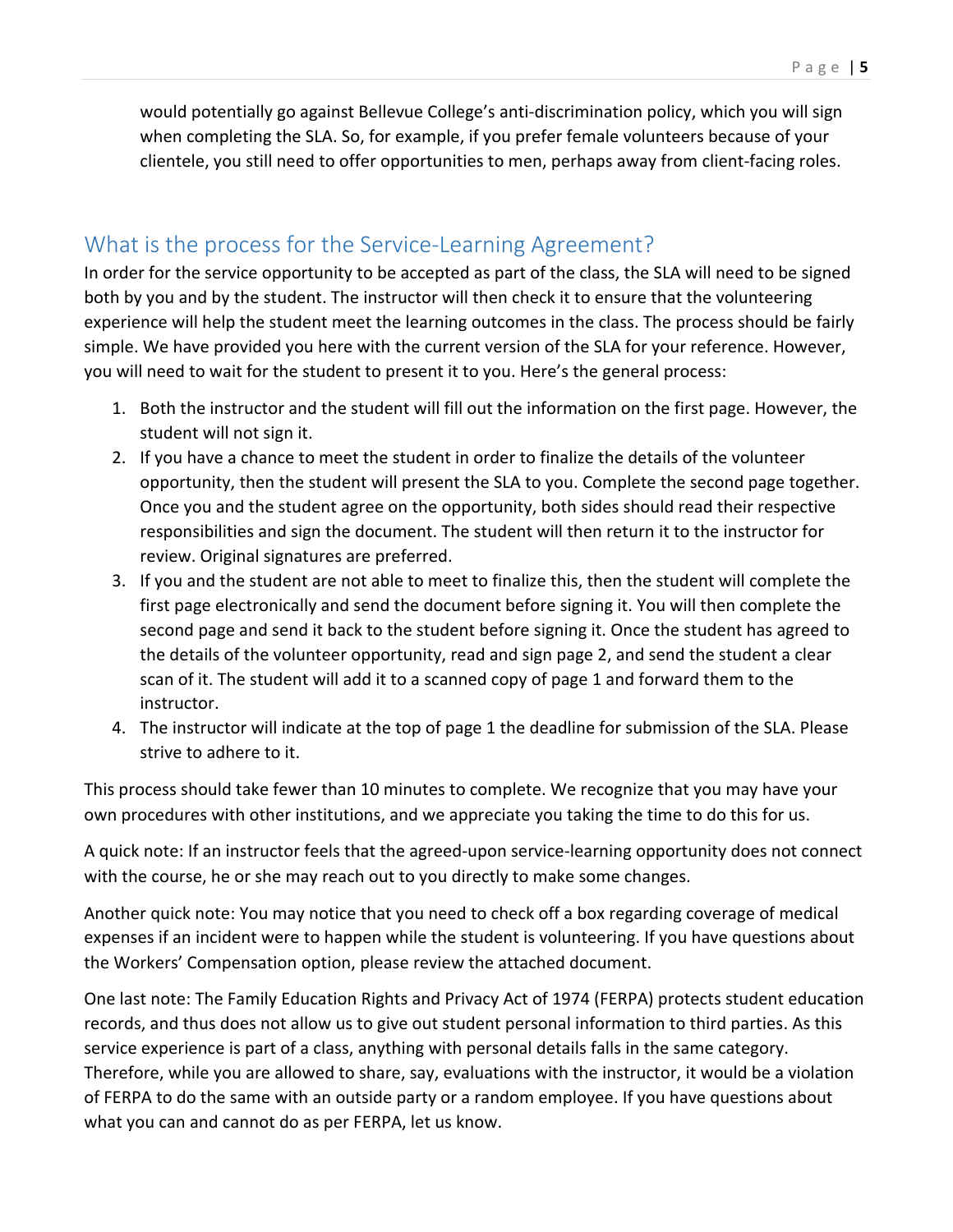# How do we keep track of time?

The Galaxy Digital portal takes care of all this. Details are in the attached guide. Put simply:

- 1. Student volunteers.
- 2. Student submits hours via the portal.
- 3. You receive an email notifying you of pending hours.
- 4. Click the link.
- 5. Approve the hours.

A few points on this topic before moving on:

- If you have your own system for keeping track of hours, that's perfectly fine. However, for our own data purposes, please also approve hours that come through our system. We recognize that this is extra work for everyone, and we appreciate your cooperation with this until we can determine a less redundant process.
- Any required orientations or trainings for volunteers will be counted towards the total hours completed by the student. Pre-meetings and discussions will not.
- For the benefit of the student, we ask that they do not volunteer more than 2-4 hours per week. If longer volunteer shifts are the only option, students should then scatter these shifts throughout the quarter, as this would work better with reflective activities in class.

## What about my agency's own paperwork?

Not a problem! We've already told students that you might ask them to complete a volunteer application, give references, undergo background checks, sign confidentiality agreements, etc..

With respect to background checks, many of our vulnerable students may not be willing to provide their Social Security Numbers. If your background check system requires the SSN, be upfront with these students. If they still are not willing to disclose this information, hopefully your agency will be able to provide a service option that does not require this background check.

## What else might happen during the quarter?

Here are some things that might happen before the end of the quarter:

- Either the instructor or an administrator from Bellevue College might reach out to you halfway through the quarter as a check-in. This could come as a site visit or a phone call. We look forward to hearing how the student is doing.
- RISE will send you an evaluation near the end of the quarter. We appreciate your honest feedback.
- During the quarter, we might ask to take photos of the students doing their service activities. If we choose to photograph you, other employees, or your clients, we will talk with you beforehand to see if any photo releases are needed. Many students will already have signed BC's releases.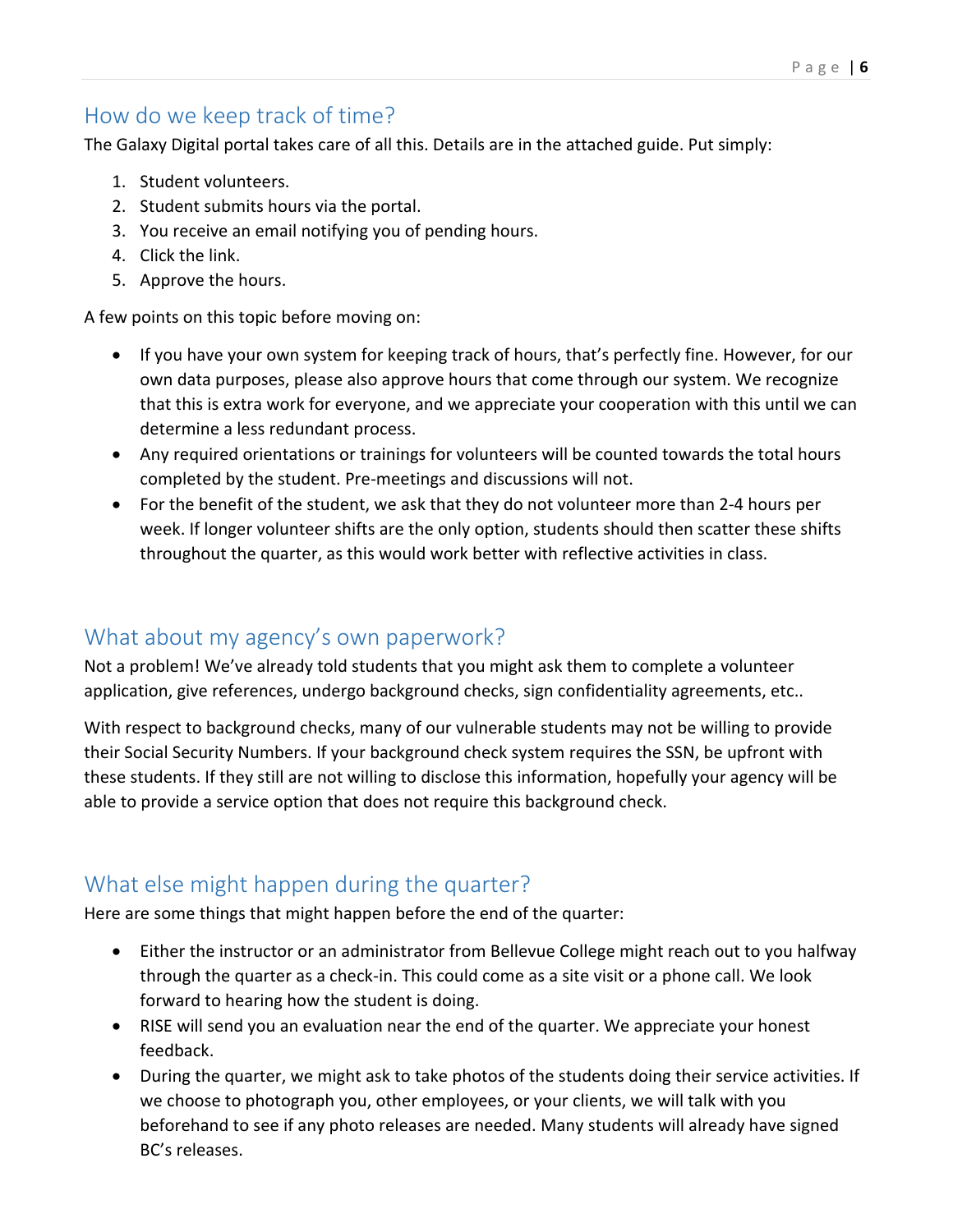Communication is very important. We have told the students to be responsive to you, and we ask the same in return from you. Additionally, if you reach out to me or to anyone else at RISE, we will do our best to respond as quickly as we can.

#### What do I do if the student volunteer has a disability?

Our students come from everywhere, and we strongly believe in providing robust educational opportunities no matter the situation, background, or level of ability. For this reason, you may end up with a student who has a physical, mental, or learning disability. As their service with you is considered an extension of their coursework, we expect that your agency will support them no matter what diversity the student brings.

From our side, neither RISE nor the instructor is allowed to guide students to organizations that might be more "disability friendly." All we can do is give them the pros and cons for each option, and let them choose on their own. Similarly, we are not allowed to inform you in advance of the disability without written authorization from the student. In essence, all students must be treated equally and fairly throughout the process from our side. It is up to the student, then, to determine what to disclose to you, the partner.

We expect partner agencies with 15 or more employees to meet basic ADA Title III requirements for physical accommodation in new buildings and those altered after 1992. For *existing buildings* older than 1992, the agencies should allow for reasonable physical accommodation. Some of these requirements include wheelchair accessibility and visual disability standards. Agencies with fewer than 15 employees should try to make accommodations that are readily achievable, on an as needed basis. For more details about ADA Title III, go to [this site.](https://www.ada.gov/ada_title_III.htm)

Overall, depending on the student, we hope that the agency will be able to make reasonable accommodation as needed to ensure that the student has the ability to contribute to your work. And do note that ADA Title III requirements deal mostly with physical disabilities. If a student discloses any other forms of disabilities and you are uncertain how best to support them, feel free to reach out to RISE for guidance. However, you **must** receive written approval from the student before doing this, as the student might not have disclosed this information to us.

## How do I engage with faculty?

Excellent question! There isn't one right answer here. The key is simply remembering that faculty, like you, have a gazillion things to do. And also, like you, they want to see the students succeed. While all the instructors support service-learning, many of them are nervous about using this methodology, as it lessens the control they have over the course material. Many also worry that their students will complain about the volunteering or come up with reasons to fight it. So, here are a few tips for engaging with faculty:

 **Communicate.** Yes, again, this seems simple. Feel free to share things that the volunteer is doing well, as this will lift the instructor's morale and help them realize that they made the right